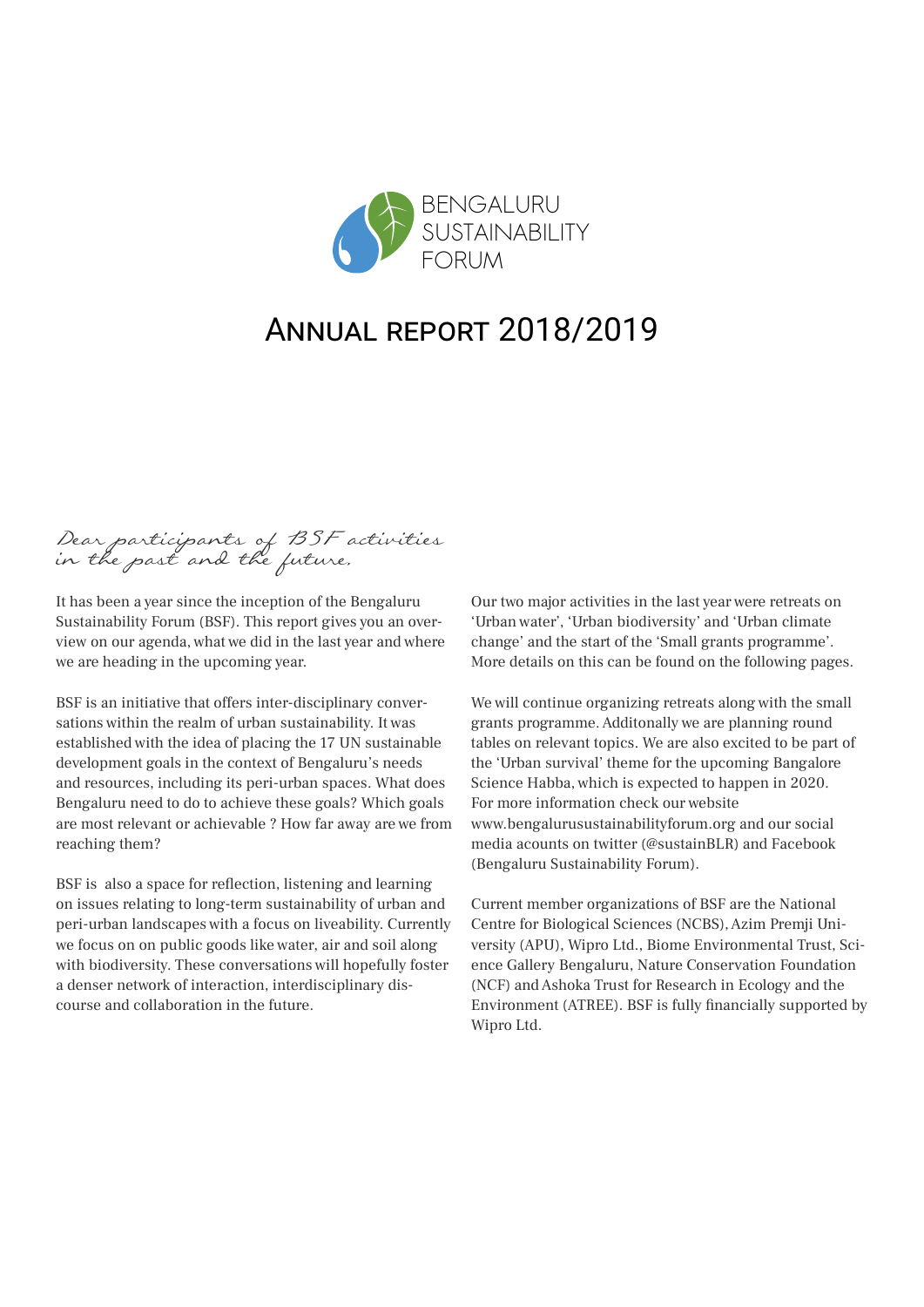### **Retreats**

The objective of our retreats is to facilitate knowledge exchange, to ignite conversations across a broad range of stakeholders and to encourage and establish (interdisciplinary) collaboration towards making Bengaluru a more sustainable city. BSF hosted two retreats in 2018, discussing the situation of urban waters (April) and urban biodiversity (September) across pan-Indian stakeholders. In 2019 BSF hosted a retreat on urban climate change.

BSF invites participants across multiple disciplines, stakeholders, a good representation of different career stages and gender balance. The 3 retreats in 2018/2019 welcomed between 20 and 40 attendees each time. A brief summary of each retreat can be found below. The full documentations are available on the website *School of Ancient Wisdom, Bengaluru. Venue for the retreats*



### **Retreat - Urban waters (April 2018)**

Where does our water come from, where does it go? How much water do we have and what are alternative sources of water for the future? How can we ensure access to water to all strata of society? Where and how is used water treated? What is the state of Bengaluru's lakes?

Participants of the retreat discussed the challenges and barriers in the water sector in Bangalore and deliberated on ideas for interventions to some of these challenges. Over the two days it became clear, that a system transformation will need to be envisaged across multiple stakeholders, from policy makers to citizens, from technology to education, from research institutions to the private sector.

Conclusive points were:

- Formalize slum communities to allow for piped water supply for every member of society
- Reimagine sources of water beyond bore wells, tanker water and Cauvery water supply.
- Involve citizens in monitoring lake health, increase accountability and transparency of agencies responsible for lakes
- Incentivise use of treated water and make property builders accountable until functioning sewage treatment plant is handed over to building society.



#### *Participants of the retreat on Urban waters in April 2018:*

#### *From back to front row:*

*Amogh Arakali, Lingaraj Dinni, Vishwanath, Rohini Nilekani, Satyajit Mayor - Sasanka V, Ganapathy, Vishal Mehta, PK Das, Srinivas V - Sharad Lele, Jacob John, Shishir Rao, Priya R., Ram Prasad, Sridhar P., Vishal Narain, Veena S. - PS Naryan, AR Shivkumar, Mahesh Sankaran, Jahnavi Phalkey, Uma Ramakrishnan - Jayaraj Sundaresan, Eshwarappa, Mrinalini BS, Isher Ahluwalia, Apoorva R.*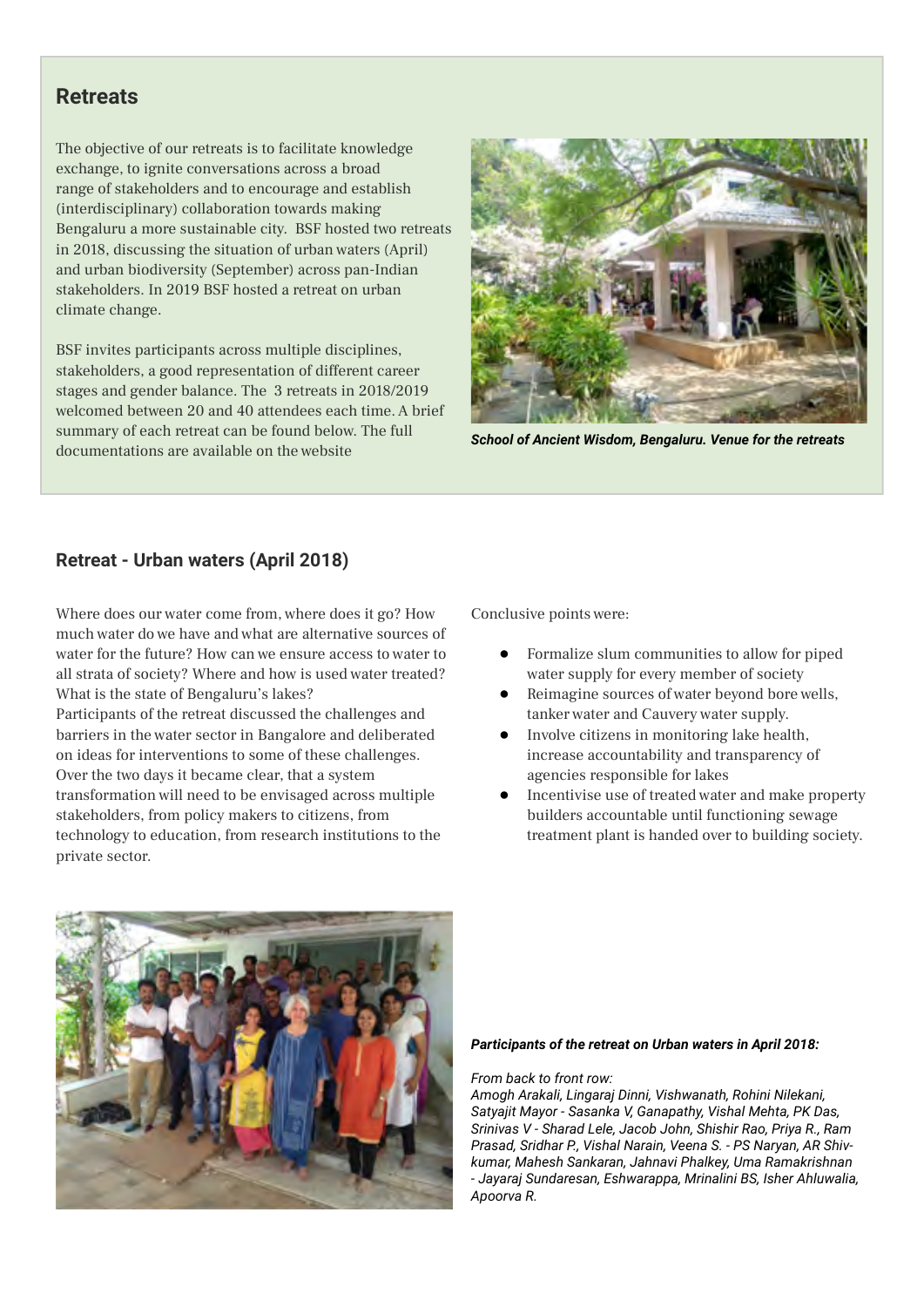### **Retreat - Urban biodiversity (September 2018)**

The objective of the retreat on 'Urban biodiversity' was to assess the status quo of knowledge and understanding of biodiversity in the urban context by various stakeholders as well as collating ideas to improve this status quo. The following key points emerged from the discussions:

- Data and access to existing data on flora and fauna in the urban context is missing. This lack of data leads to the inability to assess change.
- ● The larger part of the citizens (including urban planners, policy makers, decision makers and schools) are unaware of the aspects biodiversity contributes to urban life and its eco cycle. This leads to less attention given towards protection of biodiversity during urban planning or citizen engagement activities.

These points need to be addressed by creating awareness across stakeholders and by generating a centralized repository of data, studies and information done in the area of biodiversity.



*Discussion at the retreat on Urban Biodiversity*

### **Retreat - Urban Climate Change (March 2019)**

39 participants attended this retreat, the gender ratio was 40:60 female to male. 75% of the participants hailed from Bengaluru. Keynote talks in this retreat spoke about the strategies and challenges of climate change modelling, brought up climate change in the context of different socio-economic strata and discussed changes in rainfall patterns in and around Bengaluru.

During breakout sessions participants discussed the current knowledge on Urban climate change, action towards climate change mitigation and strategies for climate change adaptation. Discussions highly benefited from the diverse professions and background of participants which included artists, game developers, climate scientists, social scientists, journalists, graduate students and educators.

Conclusive points were:

- More data on ground needs to be collected (e.g. emissions on the ward level) and made freely accessible to every citizen.
- Need for rigorous publication of (city specific) work on climate change in mainstream media.
- Scientists need to leave their silos and make their studies accessible for citizens. This could be aided by theatre art and high quality science journalism.
- Jobs in the area of climate change should be generated and funded, to create an incentive for young people to move into the area of sustainability early on.



*Impression from the retreat on Urban Climate Change. Illustrations by Smita Kaushik*

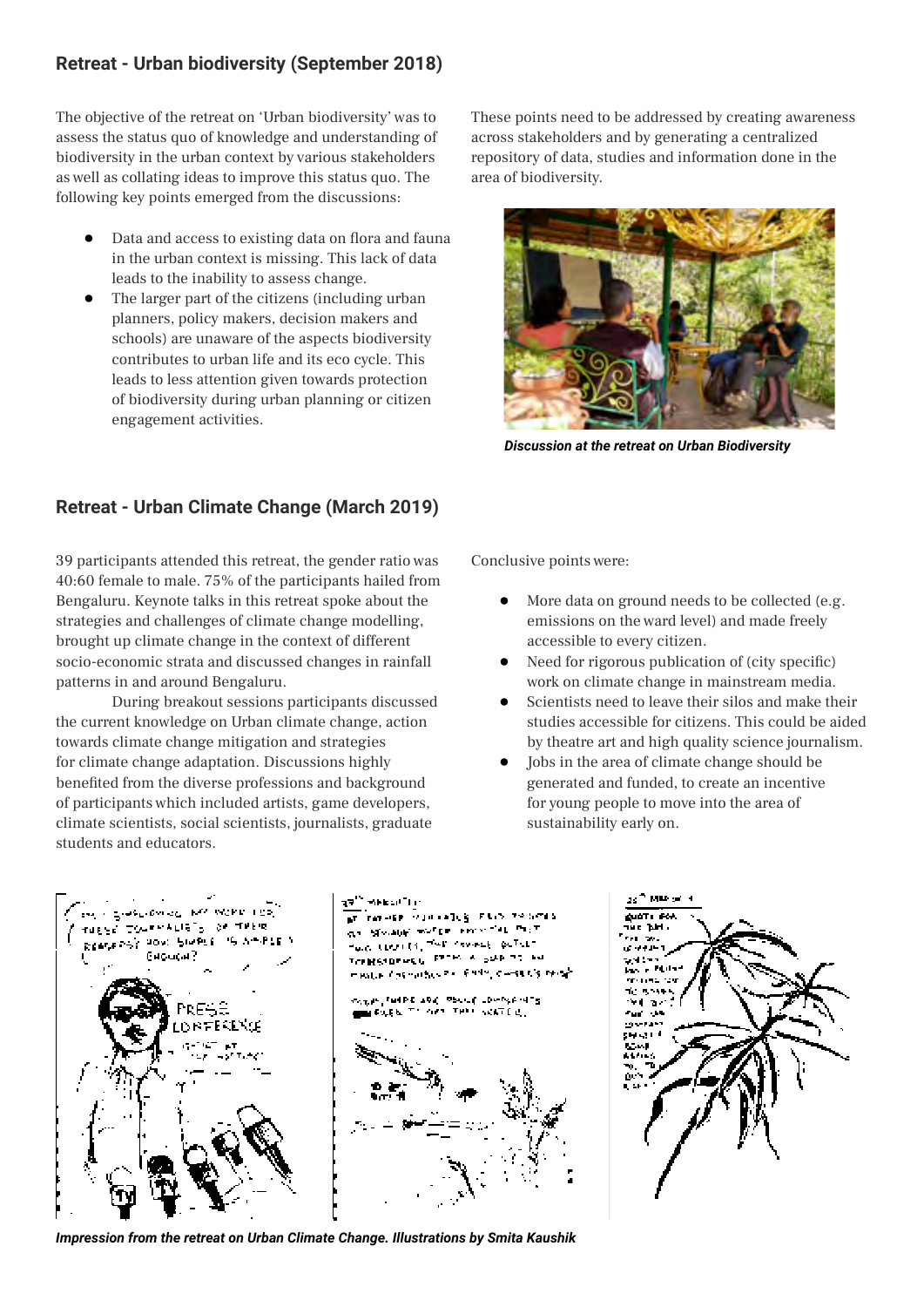## **Small grants programme**

The small grants programme provides seed funding for projects and ideas conceived at the retreats, with a focus on collaboration and Bengaluru and the specific theme of the retreat. 2018/2019 saw three rounds of the small grants programme, connected to the themes 'Urban waters', 'Urban Biodiversity' and 'Urban climate change'.

We were extremely delighted to have received 16 proposals in total out for round 1 and 2 out of which 4 proposals from the theme 'Urban Biodiversity and 5 proposals from the theme 'Urban waters' were selected. 4 of the latter projects were combined into a large collaborative proposal around Jakkur lake. Successful applications included a guide for local avenue trees in Kannada, a community driven plan to bring edible weeds back onto the meal plan, an art project at metro transit station to inform about Bengaluru's water heritage, a project to assess human-elephant conflict potential in periurban Bengaluru and small scale easily deployable water treatment system for storm water draings. The projects will commence in May. We will update the progress and outcome of the proposals on our website ([www.bengalurusustainabilityforum.org](http://www.bengalurusustainabilityforum.org)) and social media handles (@sustainBLR).

## **Urban waters**

#### **Namma Ooru, Namma Neeru**

#### *By Arzu Mistry, Art in Transit and Shubha Ramachandran, Biome Environmental Trust*

Arzu and Shubha will foster citizen engagement with Bengaluru's water heritage through events, murals, performances and workshops, using metro transit stations as platforms/labs. Themes will be the local heritage and contemporary water practices. This project also very much includes the people who carry the knowledge of Bengaluru's water heritage. Keep your eyes open for a developing mural painted from colors that are made from mud excavations from the well digger. Engage with the project through multiple interaction events throughout the year. We will keep you posted on our social media channels.



*'Namma Ooru, Namma Neeru' workshop with well diggers at Cubbon Park Metro station*



*Outline of STRAIN, Image credit ATREE and BIOME*

#### **Strategic in-stream systems: A Decentralised anticipatory approach to wastewater contamination in Bangalore**

#### *By Dr. Priyanka Jamwal, ATREE and Shubha Ramachandran, BIOME Envorinmental Trust*

Strategic in-stream systems (STRAINS) are a decentralized approach to waste-water treatment to address the huge gap in waste-water treatment in Bengaluru. These are smallscale, low-tech, in-stream decontamination strategies to be deployed and monitored over the course of 1 year. The aim is to prevent the contamination and eutrophication of urban lakes. The design and building of the prototype at Saul kere lake Sarjapur is completed. Now it is time to check on its effect and teach residents how to monitor the system. The data will be available to the public through the [citizen dashboard,](https://www.atree.org/media-feature/citizen-lake-dashboards) developed by ATREE.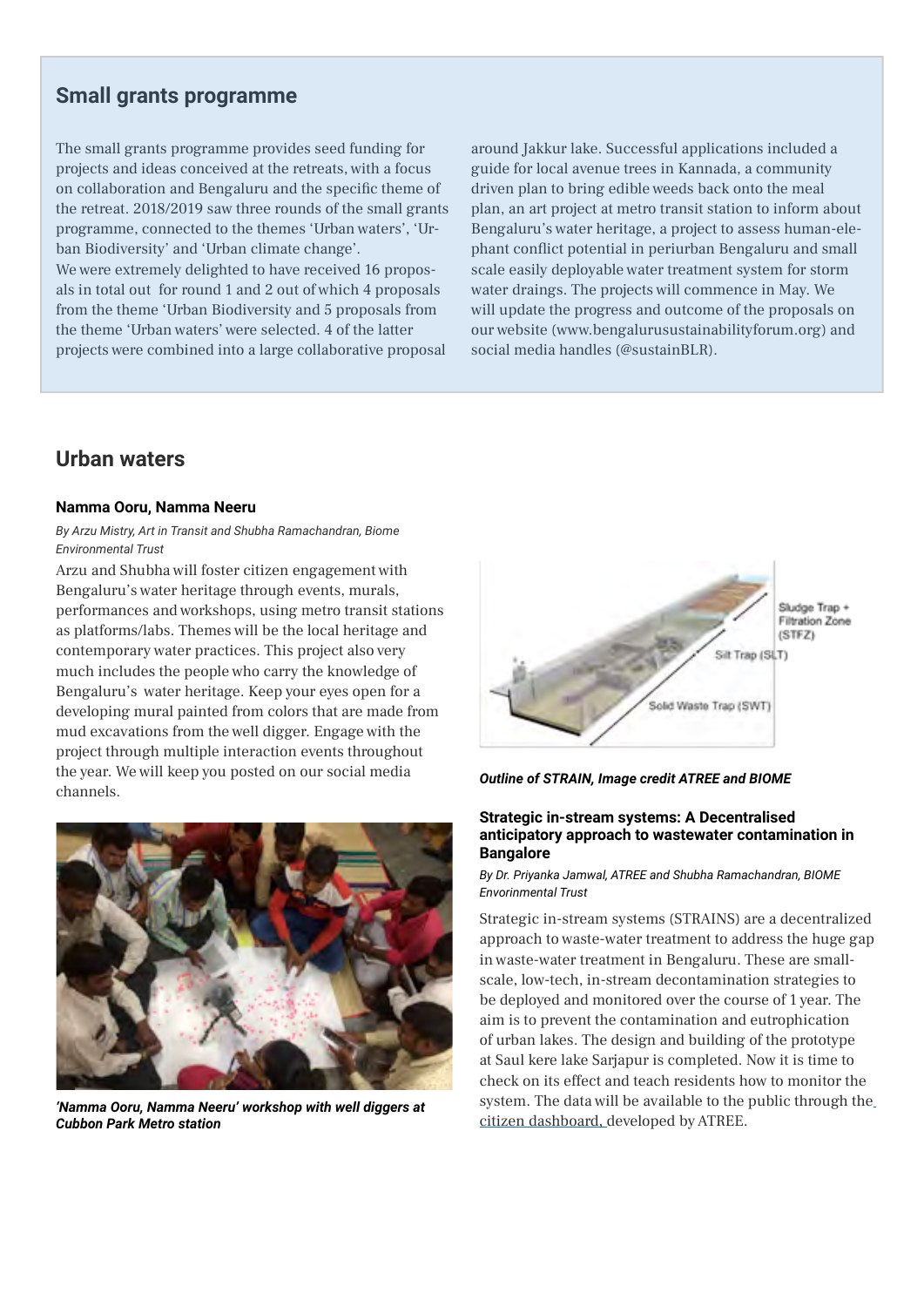## **Jakkur lake Project**

The Jakkur lake project combines four projects. Eventually all these projects will contribute to increased living space for birds and other animals around the lake and to create and tighten the relationship between citizens and nature, lakes and wetlands. These projects will also provide valuable data points which can be used in the future to measure change in biodiversity and other lake parameters.



*Jakkur Lake, Image credit: Biome Environmental Trust*

#### **Jakkur Lake -be a Citizen Scientist for Day**

*By Seema Sukhani, IISc CST and Dr. Annapurna Kamath, Jala Poshan Trust*

Seema is planning to engage with college students and local stakeholders like fishermen to evaluate water quality, flora and fauna around Jakkur lake and build a longterm relationship and sense of responsibility between the students and the lake. Her approach is to go beyond 1 day volunteer events but encourage a regular engagement with the lake and elaborate on the value of close monitoring and data collection. You can engage with her and her team on Sundays between 9.00 and 11.00 at Jakkur lake.



*Jakkur Lake Community garden, Image credit: Ananas*

#### **Jakkur Community Gardens**

#### *By Kiri Meili, Ananas and Dr. Annapurna Kamath, Jala Poshan Trust*

Kiri and her team from Ananas are trained permaculturists and aim to contribute to livelihoods as well as biodiversity around Jakkur lake through different types of gardens. A vegetable garden maintained by local stakeholders like fishermen, residents and local users of the lake is already in full swing. The forest garden will eventually take care of itself and increase the living space for all the birds and critters around. Look out for the community gardens volunteer days on our social media.

#### **Understanding wetland instrumentality and deadzones**

*By Shubha Ramachandran, Biome Environmental Trust, Ganapathy PG, CDD and Dr. Annapurna Kamath, Jala Poshan Trust*

In Lakes and Wetlands there are certain areas which have stagnant water. These could be called Dead Zones. Water in these areas can be Anoxic or Anaerobic, depleted of Dissolved Oxygen. It has been observed that fish kills reported are first seen in these areas and around the shoreline. Usually fishes closer to the centre/islands are not affected.

This project aims to identify these Dead Zones and rejuvenate one of them using Vortex or other suitable system and understand the role of Dissolved oxygen in a lake by monitoring the water quality in the dead zone for a period of 10 months. The project will also focus on understanding the instrumentality of the wetland by analysing different samples like Alligator weed, Water Hyacinth, Sediment, Fish for heavy metals/N/P and others parameters.

#### **'Nature's Gurukul' – An outdoor learning centre at Jakkur Lake**

#### *By Dr. Annapurna Kamath, Jala Poshan Trust and Suma Rao, BIOME Environmental Trust*

This will be an expert guided citizen science project, located at Jakkur lake, with permission and support of BBMP. The Gurukul will entail an activity center with a laboratory for activities like water testing and in house material like binoculars and field guides for interested citizen to borrow and use. The resource center will be a library with reading material around lakes for every citizen, from toddler to adult. The aim is to ignite interest and curiosity in the visitors and include them in cataloging and exploring flora and fauna. The target audience includes school children, researchers on various levels of their career, as well as budding naturalists and interested citizens. Lastly the Gurukul will have an information centre dedicated to the history of Jakkur lake and outdoor space that can be used for community meals, public presentations and workshops.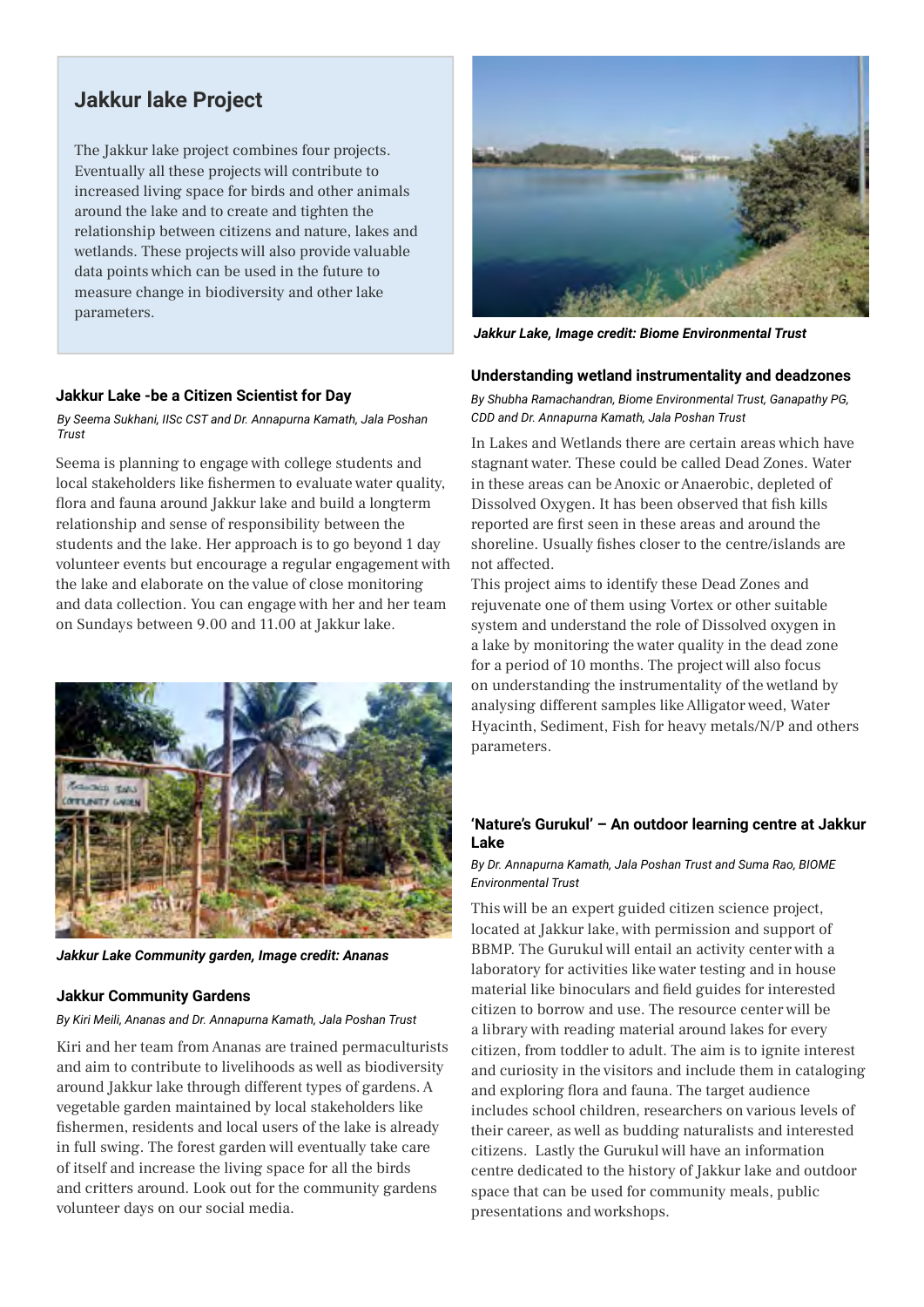## **Urban biodiversity**

#### **Sarjapura Curries**

*By Suresh Kumar and Janani Abhivriddhi Swasahaya Sangha*

The women connected to Janani Abhivriddhi Swasahaya Sangha know which are the edible weeds around you and Suresh will bring this knowledge onto your plate. Sarjapura curries is a community and inclusion based art/video project that aims to include edible weeds in the menu and document recipes of the same. It extends to conserving knowledge on those weeds and reviving their popularity in vegetable markets, popularising them also for urban/terrace gardening and lastly promoting their seeds. Sarjapura curries wants to set up a community garden in V Kalahalli to grow these weeds and have community meals to exchange knowledge (e.g. on traditional foraging). Sarjapura curries not only makes your meal plan more sustainable but also installs a sense of togetherness within society.



*Sarjapura Curries, Image credit Suresh Kumar*

#### **Elephant on the zebra crossing: Predicting humanelephant conflict to inform urban development in and around Bengaluru city**

*By Nishant Srinivasaiah, FERAL and Srinivas Vaidyanthan FEP*

Why is there an elephant on the zebra-crossing? Did Bengaluru city move into its way or did the elephant come to Bengaluru? This project will help to understand elephant behavior, movement patterns and family composition in periurban areas by analyzing data collected over 15 years. Based on the findings Nishant and Srinivas will make a prediction model that helps urban planners and policy makers to avoid human-elephant conflict in the future.



*Delonix regia, common name: Golmohur, Image credit Karthikeyan S*

#### **Field guides in Kannada for Common Avenue trees**

*By Karthikeyan and EcoEdu*

Bengaluru, the garden city, full of flowering trees. What are the names of those trees, when do they flower, how old are they, how big will they grow? This information is not easily available for the non english speaking part of our community. Well versed with the local avenue trees, Karthikeyan will develop a printed pocket field guide in Kannada to enhance quality of information and education for people who have limited access to internet. This project will be complimented with the design skills of EcoEdu.

We wholeheartedly thank everyone who has lend us their time, expertise and energy during the past year! Thank you for participation in the retreats, for your questions, your comments, your curiosity and your grant proposals. We would love to hear about your current endeavours in the<br>area of sustainability. Do stay in touch.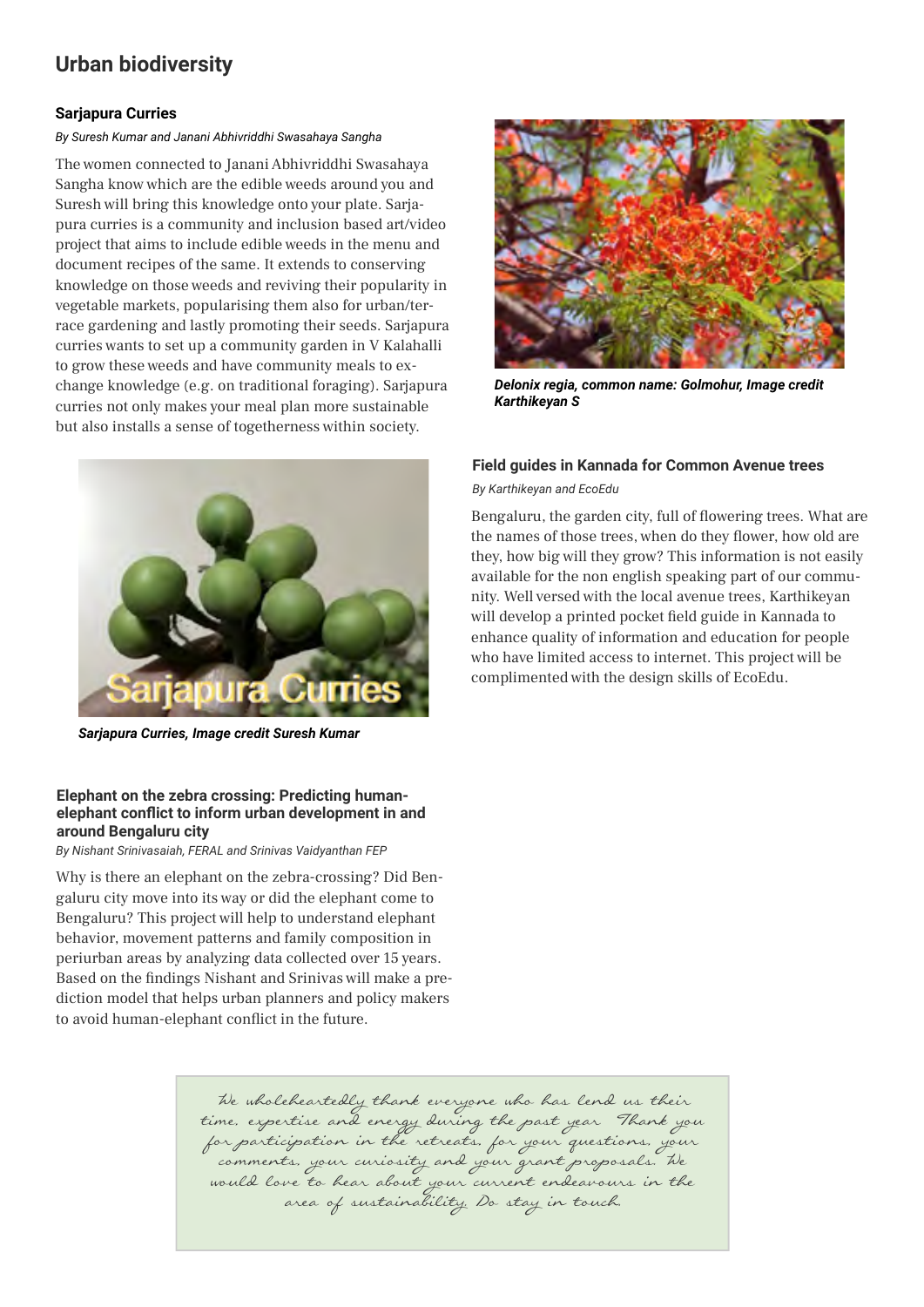## **Retreat 'Urban Waters'**

other and share the share the share that the share the share that the share that the share that the share that <br>Districts

| Amogh Arakali             | Indian Institute of Human Settlement (IIHS)                                                         | aarakali@iihs.ac.in                               |
|---------------------------|-----------------------------------------------------------------------------------------------------|---------------------------------------------------|
| AR Shivakumar             | KSCST, Indian Institute of Science (IISc)                                                           | ars@kscst.iisc.ernet.in                           |
| Ashwin Mahesh             | Scientist, Urbanist, Journalist and Technologist                                                    | info@ashwinmahesh.in                              |
| Avinash K                 | <b>Biome Environmental Trust</b>                                                                    | avinash@biome-solutions.com                       |
| Chanakya                  | Centre for Sustainable Technologies (ASTRA), IISc                                                   | chanakya@astra.iisc.ernet.in                      |
| Eshwarappa                | People's campaign for right to water (PCRW)                                                         | eshamaster@gmail.com                              |
| Isher Judge Ahluwalia     | Chairperson Indian Council for Research in Inter-<br>national Economic Relations (ICRIER)           | isherahluwalia@gmail.com                          |
| Jacob John                | Azim Premji Philanthropic Initiatives                                                               | jacob@azimpremjiphilanthropicini-<br>tiatives.org |
| Jahnavi Phalkey           | Director Science Gallery Bengaluru                                                                  | jahnavi.phalkey@bengaluru.sci-<br>encegallery.com |
| Jayaraj Sundaresan        | London School of Economics and political Sci-<br>ences (LSE) and IIHS                               | jsundaresan@iihs.ac.in                            |
| Kartik Shanker            | Centre for Ecological Sciences - IISc                                                               | kshanker@iisc.ac.in                               |
| Lingaraj Dinni            | Ecoeye - Wipro Sustainability program                                                               | lingaraj.dinni@wipro.com                          |
| Mahesh Sankaran           | National Center for Biological Sciences (NCBS)                                                      | mahesh@ncbs.res.in                                |
| Mihir Shah                | Samaj Pragati Sahayog                                                                               | mihir.shah@nic.in                                 |
| Mrinalini Bakshi Sengupta | Ashoka Trust for Research in Ecology and the Envi-<br>ronment (ATREE)                               | mrinalini.bakshi@atree.org                        |
| P. Ganapathy              | Consortium for DEWATS Dissemination (CDD)                                                           | ganapathy@gmail.com                               |
| PK Das                    | Architect Mumbai Waterfronts Centre and Partici-<br>patory Urban Design and Developments Initiative | pkdas@pkdas.com                                   |
| Priya Ramasubban          | MAPSAS lake rejuvenation                                                                            | ramasubbanpriya@gmail.com                         |
| Priyanka Jamwal           | <b>ATREE</b>                                                                                        | priyanka.jamwal@atree.org                         |
| PS Narayan                | Head of CSR, Wipro Foundation                                                                       | narayan.pan@wipro.com                             |
| Ram Prasad                | Friends of Lakes (FoL)                                                                              | friendsoflakes@gmail.com                          |
| Rohini Nilekani           | Arghyam, Pratham                                                                                    | rohini@arghyam.org                                |
| Sasanka Velidandla        | <b>CDD</b>                                                                                          | sasanka.velidandla@cddindia.org                   |
| Sharad Lele               | <b>ATREE</b>                                                                                        | slele@atree.org                                   |
| Shishir Rao               | Research for Wildlife conservation (RWC)                                                            | shishir.t.rao@gmail.com                           |
| <b>Sridhar Pabishetty</b> | Namma Bengaluru                                                                                     | shridhar.pabbisetty@gmail.com                     |
| Srinivas Vaidyanathan     | <b>FERAL</b>                                                                                        | srinivas@feralindia.org                           |
| Uma Ramakrishnan          | <b>NCBS</b>                                                                                         | uramakri@ncbs.res.in                              |
| Veena Srinivasan          | <b>ATREE</b>                                                                                        | veena.srinivasan@atree.org                        |
| Vishal Mehta              | Stockholm Environmental Institute USA                                                               | vishal.mehta@sei-international.org                |
| Vishal Narain             | Management Development Institute Gurgaon                                                            | vishalnarain@mdi.ac.in                            |
| VIshwanath                | <b>Biome Environmental Trust</b>                                                                    | zenrainman@gmail.com                              |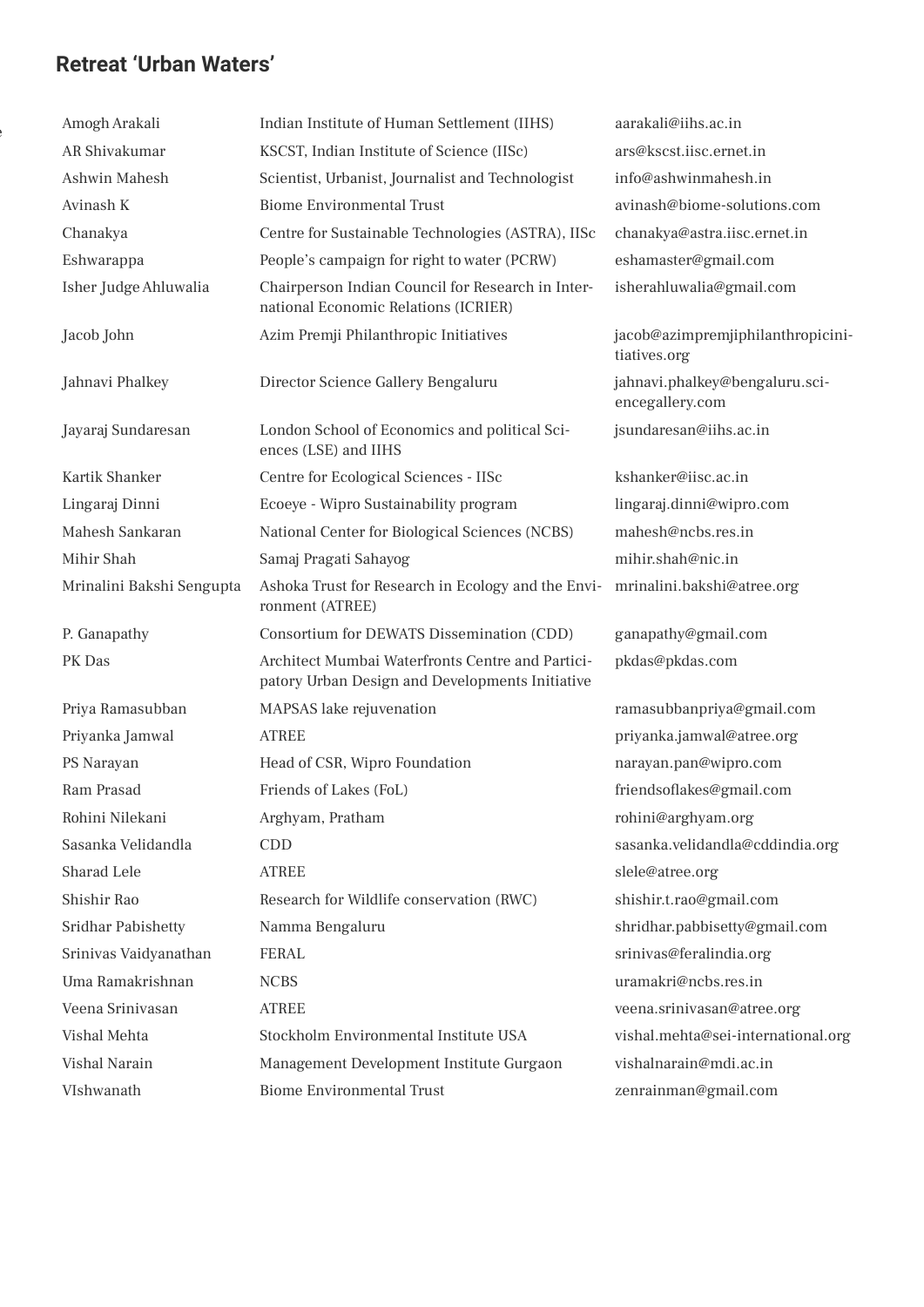## **Retreat 'Urban Biodiversity'**

Abhijit Paul Zacharia WIPRO abhijit.zacharia@wipro.com Anchal Sondhi Titli trust anchal.tree@gmail.com Mahesh Sankaran NCBS mahesh@ncbs.res.in Meenakshi Krishna Byre Gowda

Ankit Bhargava Sensing Local sensinglocal@gmail.com Devika Devaiah Save kodago Movement deedevaiah@gmail.com Dr. Annapurna Kamath Jakkur Lake Group - Jalaposhan jalaposhan@gmail.com Dr. James Fitzsimons The Nature Conservancy Ltd. **ifitzsimons@tnc.org** The Nature Conservancy Ltd. Farida Tampal **Exampal MEXA Example 19** WWF Hyderabad **ftampal@wwfindia.net** Gopakumar M Otter Conservation opakumar.nityata@gmail.com Hariharan Indian Green Building Council hariharan@ecobcil.com HS Sudhira Gubbi Labs sudhira@gubbilabs.in Jayshree Vencatesan Care Earth Chennai jvencatesan@gmail.com Karthikeyan S Jungle Lodge and Resorts palmfly@gmail.com Kshithij Urs Action Aid/Greenpeace kurs@greenpeace.org Lingaraj Dinni WIPRO lingaraj.dinni@wipro.com

Mohan Kumar Civil Engineering IISc msmk@iisc.ac.in Mrinalini BS ATREE mrinalini.bakshi@atree.org Nishant Srinivasaiah NIAS msnishant@gmail.com Prof Chandrashekhar GKVK GKVK cs\_kallimani@rediffmail.com PS Narayan WIPRO narayan.pan@wipro.com Rohini Nilekani Arghyam rohini@arghyam.org S Subramanya GKVK subbu.subramanya@gmail.com Sandhya Sekar Mongabay sandhya@mongabay.com Satyajit Mayor Director NCBS mayor@ncbs.res.in Sneha Gutgutia Kalpavriksh gsneha04@gmail.com Suhel Quader Nature Conservation Foundation suhelq@ncf-india.org Suresh Kumar G Independent Artist redsurya@gmail.com Uma Ramakrishnan NCBS uramakri@ncbs.res.in UN Ravikumar Ex-Director, CART unravi59@gmail.com Veena Srinivasan ATREE veena.srinivasan@atree.org Vinay Kumar EMPRI vinay.k.katte@gmail.com Vishwanath Biome Environmental Trust zenrainman@gmail.com

Gautam John Nilekani Philanthropies (Gautam@nilekaniphilanthropies.org Harini Nagendra Azim Premji University (APU) harini.nagendra@apu.edu.com Jahnavi Phalkey Director Science Gallery Bengaluru jahnavi.phalkey@bengaluru.sciencegallery.com Manish Micheal United Way Bangalore manish.michael@uwbengaluru.org seshmeena@gmail.com